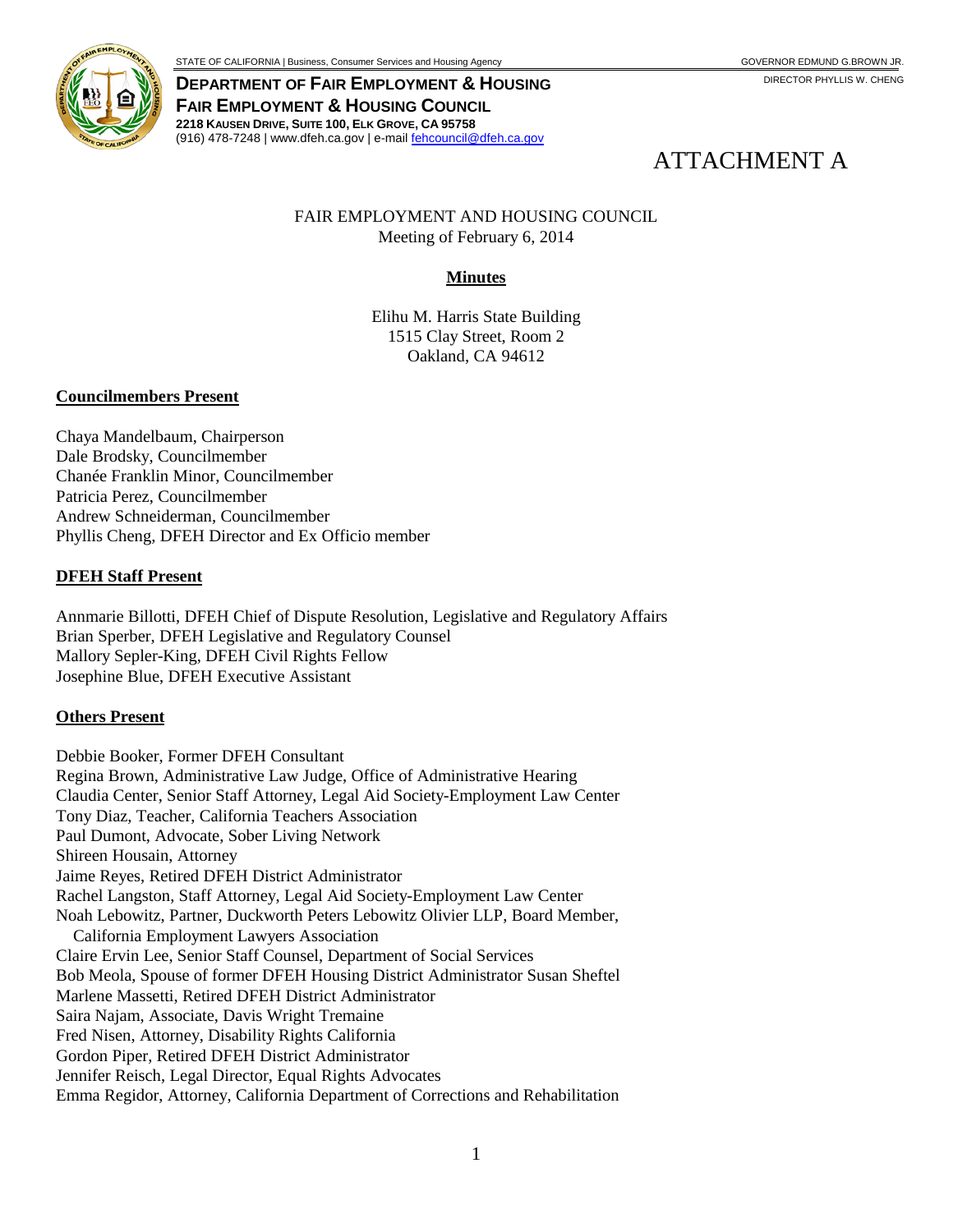Gwen Richardson, Retired DFEH Mediator

Dorothy Sun, Information and Assistance Officer, Division of Workers Compensation— Disability Evaluation Unit, Former DFEH Housing Consultant

Lindsey Urbina, Senior Staff Counsel, Division of Workers Compensation, Former DFEH Senior Staff Counsel

Keasara Williams, Staff Attorney, Equal Rights Advocates

Mariko Yoshihara, Political Director, California Employment Lawyers Association Additional 19 morning and 10 afternoon live streams were recorded via Webcast

## **I. Welcome, Opening Remarks, and Introduction of Council and Guests**

Chair Mandelbaum called the meeting to order. Josephine Blue called roll for the Council.

## **II. Approval of the Minutes**

The Council voted to approve the minutes from the December 10, 2013 meeting.

## **III. Councilmember Reports**

Chair Mandelbaum and Councilmember Brodsky reported that they will speak and Director Cheng will moderate a panel presentation on proposed amendments to the California Family Rights Act Regulations at the April 26, 2014 State Bar of California Labor & Employment Law Section's Combined Annual Meeting/Public Sector Conference in Berkeley. They will also make the same presentation at the September 2014 State Bar of California Annual Meeting in San Diego.

Chair Mandelbaum announced that he accepted a new position as partner at Rudy Exelrod Zieff & Lowe LLP.

## **IV. Department of Fair Employment and Housing Report**

Director Cheng gave an update on the Department's activities reported in the [2013 DFEH New Fairtimes.](http://www.dfeh.ca.gov/res/docs/Announcements/New%20Fairtimes/new%20fairtimes%202013%20final%20rev%203.pdf) The Department was awarded the State Bar's Education Pipeline Award for 2013. Additionally, the Department entered into a five-year [settlement](http://www.dfeh.ca.gov/res/docs/Announcements/PressReleases/Settlmt%20Agrmt%20-%20fully%20executed.12-17-13.pdf) agreement with the [City of San Diego](http://www.dfeh.ca.gov/res/docs/Announcements/PressReleases/City%20of%20San%20Diego%20release%20with%20link.pdf) on a Director's complaint for injunctive relief, which framework will serve as a model for all local government agencies' sexual harassment training.

#### **V. Guest Speaker**

#### **a. Housing Discrimination: View from the Defense Bar**

Kelly G. Richardson, Managing Partner and Co-Founder of Richardson, Harman, Ober, PC, spoke about the current state of housing law in California from a property owner, development board and realtor perspective. He asked the Council to provide guidance in its upcoming Housing Regulations on the obligations of landlords and property owners. See the attached [written presentation](https://cms.portal.ca.gov/dfeh/res/docs/Council/2-6-14%20Meeting/DFEH%20presentation%202-6-14.pdf) by Mr. Richardson.

#### **b. Housing Discrimination: View from the Plaintiff Bar**

Christopher Brancart, Partner, Brancart & Barncart, spoke on the current state of housing law in California from a plaintiff perspective. Mr. Brancart emphasized the need to focus on areas not already regulated by the federal Fair Housing Act Regulations and where California's Fair Employment and Housing Act provides greater protections.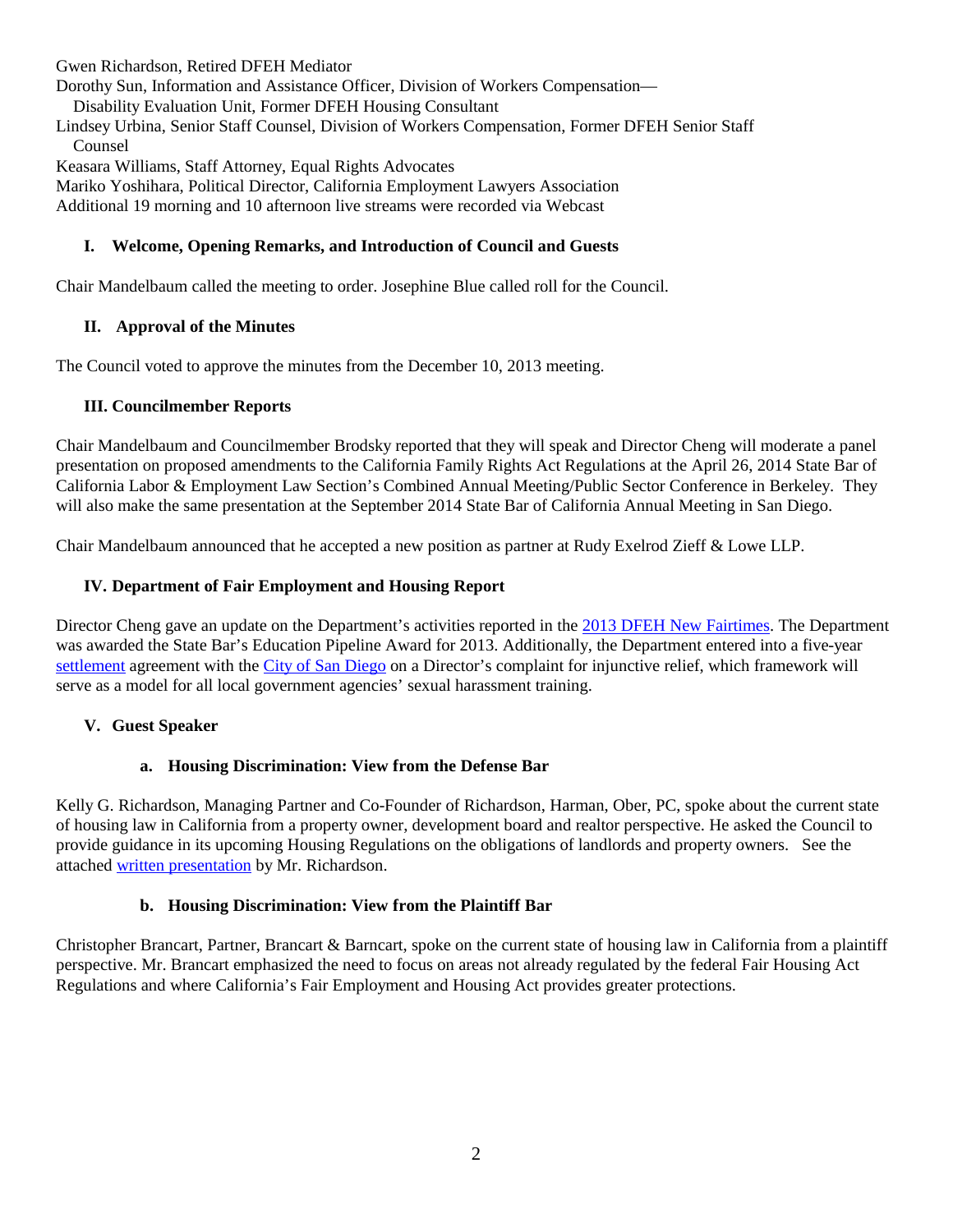## **VI. Public Comment Period**

Public comment regarding their perceptions of the operations of the DFEH and the Senate Office of Oversight and Outcomes Report was given by Marlene Massetti, Lindsay Urbina, Gordon Piper, Bob Meola and Claire Ervin Lee.

Public comment addressing the Council's rulemaking authority was given by Paul Dumont, a housing and sober-living advocate. Mr. Dumont urged the Council to consider including specific protections for people in recovery when drafting the land use and occupancy standard provisions of the future Housing Regulations.

#### **Lunch Break**

The Council adjourned for lunch at 12:15 p.m. and reconvened at 1:30 p.m.

## **VII. Legislative Update**

Annmarie Billotti provided a legislative update on AB 556 (Salas)(adding "military and veteran status" to the list of categories protected from employment discrimination by the Fair Employment and Housing Act) and SB 292 (Corbett)(clarifying that sexually harassing conduct need not be motivated by sexual desire) which recently became law. She also provided an update on pending legislation that includes AB 1562 (Gomez) (reducing the hours worked requirement for school employees to take California Family Rights Act leave); AB 1443 (Skinner) (protecting interns from employment discrimination in hiring and from harassment); and SB 404 (Jackson) (adding "familial status" to the list of categories protected from employment discrimination by the Fair Employment and Housing Act).

#### **VIII. Update on Adopted Proposed Amendments to the California Family Rights Act Regulations**

Ms. Billotti provided an update on the Council's Adopted Proposed Amendments to the California Family Rights Act Regulations, which had been submitted to the Office of Administrative Law for review. Chair Mandelbaum acknowledged receipt of comments on the proposed amendments from several parties, and encouraged them to resubmit these comments during the official comment period.

#### **IX. Draft Proposed Amendments to the Fair Employment and Housing Act Regulations Subcommittee**

#### **a. Discussion**

Councilmembers Brodsky and Perez presented the proposed amendments to the Fair Employment and Housing Act Regulations (FEHA). Chair Mandelbaum proposed several grammatical changes. Councilmember Brodsky acknowledged receipt of comments from the Transgender Law Center, and the Council agreed that the section defining gender identity and related terms should be amended. The Council agreed that the proposed language regarding assistive animals in disability accommodations should be clarified. Councilmember Brodsky explained the reasoning behind the edits to the definition of "four months" of pregnancy disability leave. Councilmember Perez reviewed the proposed changes to sexual harassment training and introduced the concept of Council guidelines on this topic. Ms. Billotti reviewed proposed the changes to Subchapter 5.

#### **b. Public Comment**

Claudia Center commented in favor of repeating statutory language for the sake of clarity. She pointed out several areas in the proposed amendments to the FEHA Regulations where language may be misleading or should otherwise be clarified. Ms. Center encouraged the Council to clarify areas that are unclear through federal regulations, or that should be more protective than federal regulations. Ms. Center expressed her agreement with the proposed language by the Transgender Law Center.

Rachel Langston commented on the clarity and breadth of various provisions in the current FEHA Regulations. She